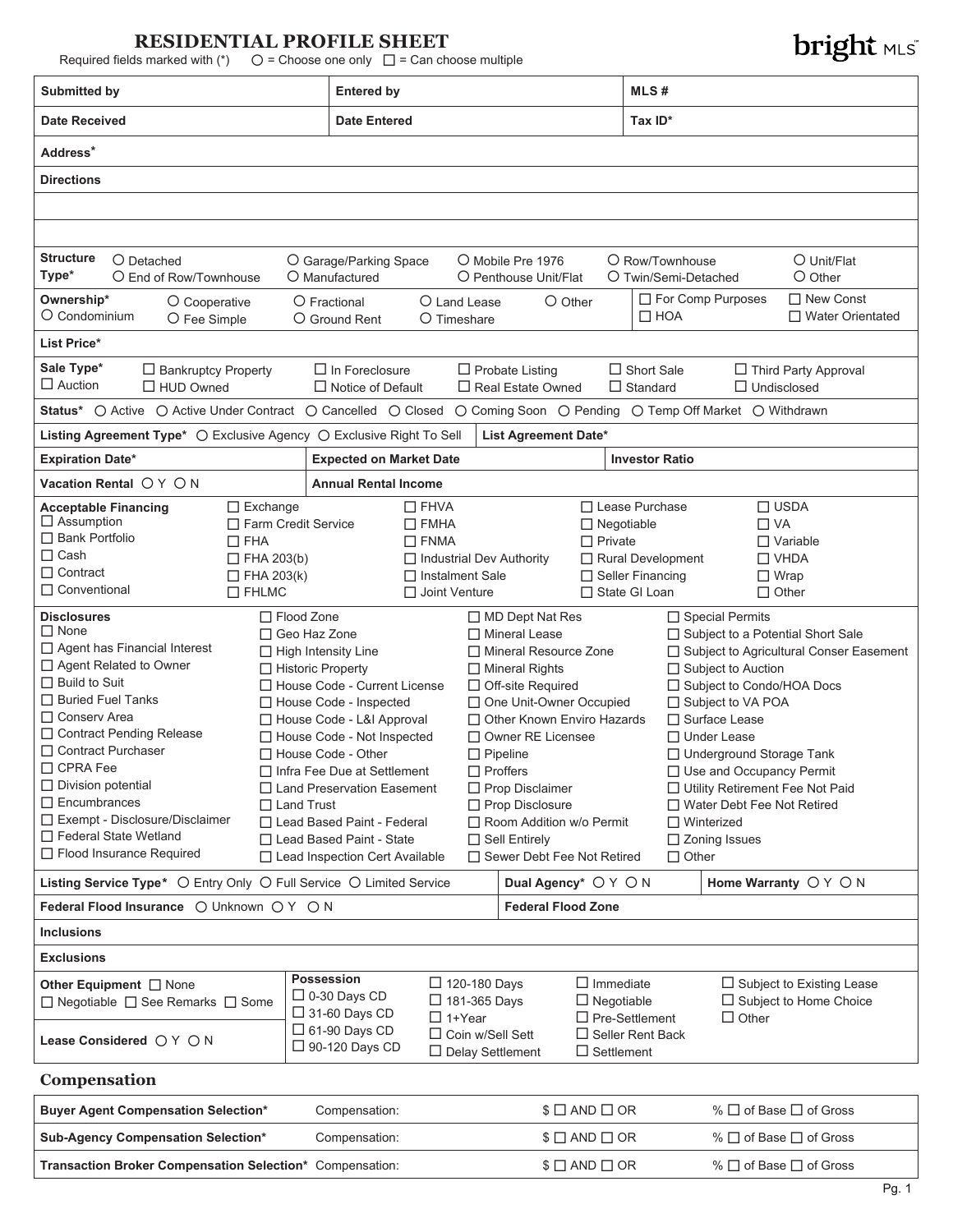|  |  | <b>Remarks - Compensation</b> |
|--|--|-------------------------------|
|--|--|-------------------------------|

**Dual Variable Compensation\***  $\bigcirc$  Y  $\bigcirc$  N

| <b>Transaction Participants</b> |               |                   | Listing an Auction, Ground Rent or Land Lease? Add as much detail as you can.<br>Download and use the Auction/Ground Rent/Land Lease addendum. |
|---------------------------------|---------------|-------------------|------------------------------------------------------------------------------------------------------------------------------------------------|
| List Agent*                     | Co List Agent | <b>Owner Name</b> | <b>Owner Phone</b>                                                                                                                             |

| Locations                |                             |
|--------------------------|-----------------------------|
| <b>MLS Area*</b>         | Municipality*               |
| Subdivision*             | <b>School District*</b>     |
| <b>Cross Street</b>      | <b>High School</b>          |
| <b>Building Name</b>     | <b>Middle/Junior School</b> |
| <b>Election District</b> | <b>Elementary School</b>    |

#### **Taxes: Assessment**

*Listing a HOA/Condo/Coop Association? Add as much detail as you can. Download and use the HOA/Condo/Coop Association addendum.*

| Tax ID Number*                                 | <b>Agricultural District</b>                    | <b>Tax Block</b>                   |
|------------------------------------------------|-------------------------------------------------|------------------------------------|
| <b>Improvement Assessed Value</b>              | Historic $\bigcirc$ Y $\bigcirc$ N              | <b>Tax Phase</b>                   |
| <b>Land Assessed Value</b>                     | <b>Land Use Code</b>                            | <b>Tax Map Number</b>              |
| <b>Tax Assessed Value</b>                      | Clean Green Assessed $OY$ $ON$                  | <b>Tax Book Number</b>             |
| Year Assessed                                  | Loss Mitigation Fee $\bigcirc$ Y $\bigcirc$ N   | <b>Tax Page Number</b>             |
| <b>Special Assessment</b>                      | Municipal Inspections $\bigcirc$ Y $\bigcirc$ N | Zoning*                            |
| <b>Tax Other Annual Assessment</b>             | <b>Section</b>                                  | <b>Zoning Description</b>          |
| Agricultural Tax Due $\bigcirc$ Y $\bigcirc$ N | <b>Tax Lot</b>                                  | <b>Transfer Development Rights</b> |

#### **Taxes: Tax Bill** *† In City Limits and City Tax is Required if not PA or NJ.*

| <b>Front Foot Fee</b>                                                              | Front Foot Fee Payment Frequency $\bigcirc$ Unknown $\bigcirc$ Annually $\bigcirc$ Monthly $\bigcirc$ One time $\bigcirc$ Quarterly $\bigcirc$ Semi-Annually |           |  |  |                                                                                                                             |
|------------------------------------------------------------------------------------|--------------------------------------------------------------------------------------------------------------------------------------------------------------|-----------|--|--|-----------------------------------------------------------------------------------------------------------------------------|
| In City Limits <sup><math>\uparrow</math></sup> $\bigcirc$ $\uparrow$ $\bigcirc$ N |                                                                                                                                                              |           |  |  |                                                                                                                             |
| City Tax <sup><math>\dagger</math></sup>                                           | City/Town Tax Payment Frequency $\bigcirc$ Unknown $\bigcirc$ Annually $\bigcirc$ Monthly $\bigcirc$ One time $\bigcirc$ Quarterly $\bigcirc$ Semi-Annually  |           |  |  |                                                                                                                             |
| <b>School Tax</b>                                                                  | <b>School Tax Payment Frequency</b>                                                                                                                          |           |  |  | $\circ$ Unknown $\circ$ Annually $\circ$ Monthly $\circ$ One time $\circ$ Quarterly $\circ$ Semi-Annually                   |
| <b>County Tax</b>                                                                  | <b>County Tax Payment Frequency</b>                                                                                                                          |           |  |  | $\bigcirc$ Unknown $\bigcirc$ Annually $\bigcirc$ Monthly $\bigcirc$ One time $\bigcirc$ Quarterly $\bigcirc$ Semi-Annually |
| Municipal Trash $\bigcirc$ Y $\bigcirc$ N                                          | <b>Refuse Fee</b>                                                                                                                                            | Tax Year* |  |  |                                                                                                                             |
| <b>Tax Annual Amt*</b>                                                             | <b>Total Taxes Payment Freq</b>                                                                                                                              |           |  |  | $\bigcirc$ Unknown $\bigcirc$ Annually $\bigcirc$ Monthly $\bigcirc$ One time $\bigcirc$ Quarterly $\bigcirc$ Semi-Annually |

#### **Building & Utilities: Construction Details**

| New Construction* ○ Y ○ N                                                                                                                                                                                                                                                                    |                                                                                                                  |                                                                                                                                                                                                                                                  |                                                                               | Construction Completed* ○ Y ○ N                                                                                                                                                                                                                       |                 |                                                                                                                                                                                                                                                                          | Year Built*                                                                                                                                                                                  |                         |                                                                                                                               |
|----------------------------------------------------------------------------------------------------------------------------------------------------------------------------------------------------------------------------------------------------------------------------------------------|------------------------------------------------------------------------------------------------------------------|--------------------------------------------------------------------------------------------------------------------------------------------------------------------------------------------------------------------------------------------------|-------------------------------------------------------------------------------|-------------------------------------------------------------------------------------------------------------------------------------------------------------------------------------------------------------------------------------------------------|-----------------|--------------------------------------------------------------------------------------------------------------------------------------------------------------------------------------------------------------------------------------------------------------------------|----------------------------------------------------------------------------------------------------------------------------------------------------------------------------------------------|-------------------------|-------------------------------------------------------------------------------------------------------------------------------|
|                                                                                                                                                                                                                                                                                              |                                                                                                                  |                                                                                                                                                                                                                                                  |                                                                               | Year Built Source* O Appraiser O Assessor O Builder O Estimated O Owner O Public Records                                                                                                                                                              |                 |                                                                                                                                                                                                                                                                          |                                                                                                                                                                                              | Year Major Reno/Remodel |                                                                                                                               |
| <b>Common Walls</b>                                                                                                                                                                                                                                                                          |                                                                                                                  | $\Box$ 1 Common Wall                                                                                                                                                                                                                             |                                                                               | $\Box$ 2+ Common Walls                                                                                                                                                                                                                                | $\Box$ End Unit | □ No Common Walls                                                                                                                                                                                                                                                        |                                                                                                                                                                                              | $\Box$ No One Above     | $\Box$ No One Below                                                                                                           |
| Style*<br>$\Box$ A-Frame<br>$\Box$ AirLite<br>$\Box$ Art Deco<br>$\Box$ Back-to-Back<br>$\Box$ Beaux Arts<br>$\Box$ Bi-level<br>$\Box$ Bungalow<br>$\Box$ Cabin/Lodge                                                                                                                        | $\Box$ Cape Cod<br>$\Box$ Chalet<br>$\Box$ Coastal<br>$\Box$ Colonial<br>$\Box$ Converted Barn<br>$\Box$ Cottage | $\Box$ Carriage House<br>$\Box$ Contemporary++<br>$\Box$ Converted Dwelling                                                                                                                                                                      | $\Box$ Dome<br>$\Box$ Dutch<br>$\Box$ Federal<br>$\Box$ French<br>$\Box$ Loft | $\Box$ Craftsman<br>$\Box$ Dwelling w/Separate Living<br>$\Box$ Farmhouse/National Folk<br>$\Box$ Georgian                                                                                                                                            |                 | $\Box$ Loft with Bedrooms<br>$\Box$ Log Home<br>$\Box$ Manor<br>$\Box$ Mediterranean<br>$\Box$ Modular/Pre-Fabricated<br>$\Box$ Normandy<br>$\Box$ Post & Beam<br>$\Box$ Prairie<br>$\Box$ Raised Ranch/Rambler                                                          | $\Box$ Ranch/Rambler<br>$\Box$ Reverse<br>$\Box$ Salt Box<br>$\Box$ Side-by-Side<br>$\Box$ Spanish<br>$\Box$ Split Foyer<br>$\Box$ Split Level<br>$\Box$ Straight Thru<br>$\Box$ Traditional |                         | $\Box$ Transitional<br>$\Box$ Trinity<br>$\Box$ Tudor<br>$\Box$ Unit/Flat<br>$\Box$ Victorian<br>$\Box$ Villa<br>$\Box$ Other |
| <b>Construction Materials*</b><br>$\Box$ Advanced Framing<br>$\Box$ Aluminium Siding<br>$\Box$ Asbestos<br>$\Box$ Asphalt<br>$\Box$ Batts Insulation<br>$\Box$ Block<br>$\Box$ Blown-In Insulation<br>$\Box$ Brick<br>$\Box$ Brick Front<br>$\Box$ Brick Veneer<br>$\Box$ Cast Iron Plumbing |                                                                                                                  | $\Box$ Cedar<br>$\Box$ Cement Siding<br>$\Box$ Combination<br>$\Box$ Composition<br>$\Box$ Concrete<br>$\Box$ Copper Plumbing<br>$\Box$ Corrugated Siding<br>$\Box$ CPVC/PVC<br>$\Box$ Dryvit<br>$\Box$ Fiber Cement<br>$\Box$ Fiberglass Siding |                                                                               | $\Box$ Frame<br>$\Box$ Galvanized Plumbing<br>$\Box$ Glass<br>$\Box$ HardiPlank Type<br>$\Box$ Lead Plumbing<br>$\Box$ Log<br>$\Box$ Log Siding<br>$\Box$ Low VOC Insulation<br>$\Box$ Low VOC Products/Finishes<br>$\Box$ Masonite<br>$\Box$ Masonry |                 | $\Box$ Metal Siding<br>$\Box$ Mixed<br>$\Box$ Mixed Plumbing<br>$\Box$ Modular/Manufactured<br>$\Box$ Rigid Insulation<br>$\Box$ Rock<br>$\Box$ Rough-In Plumbing<br>$\Box$ Shake Siding<br>$\Box$ Shingle Siding<br>$\Box$ Spray Foam Insulation<br>$\Box$ Steel Siding | $\Box$ Stick Built<br>$\Box$ Stone<br>$\Box$ Stucco<br>$\Box$ T-1-11<br>$\Box$ Tile<br>$\Box$ Trombe Wall<br>$\Box$ Vinyl Siding<br>$\Box$ Wood Siding<br>$\Box$ Other                       | $\Box$ Synthetic Stucco | $\Box$ Structural Insulated Panel System (SIPS)<br>Pg. 2                                                                      |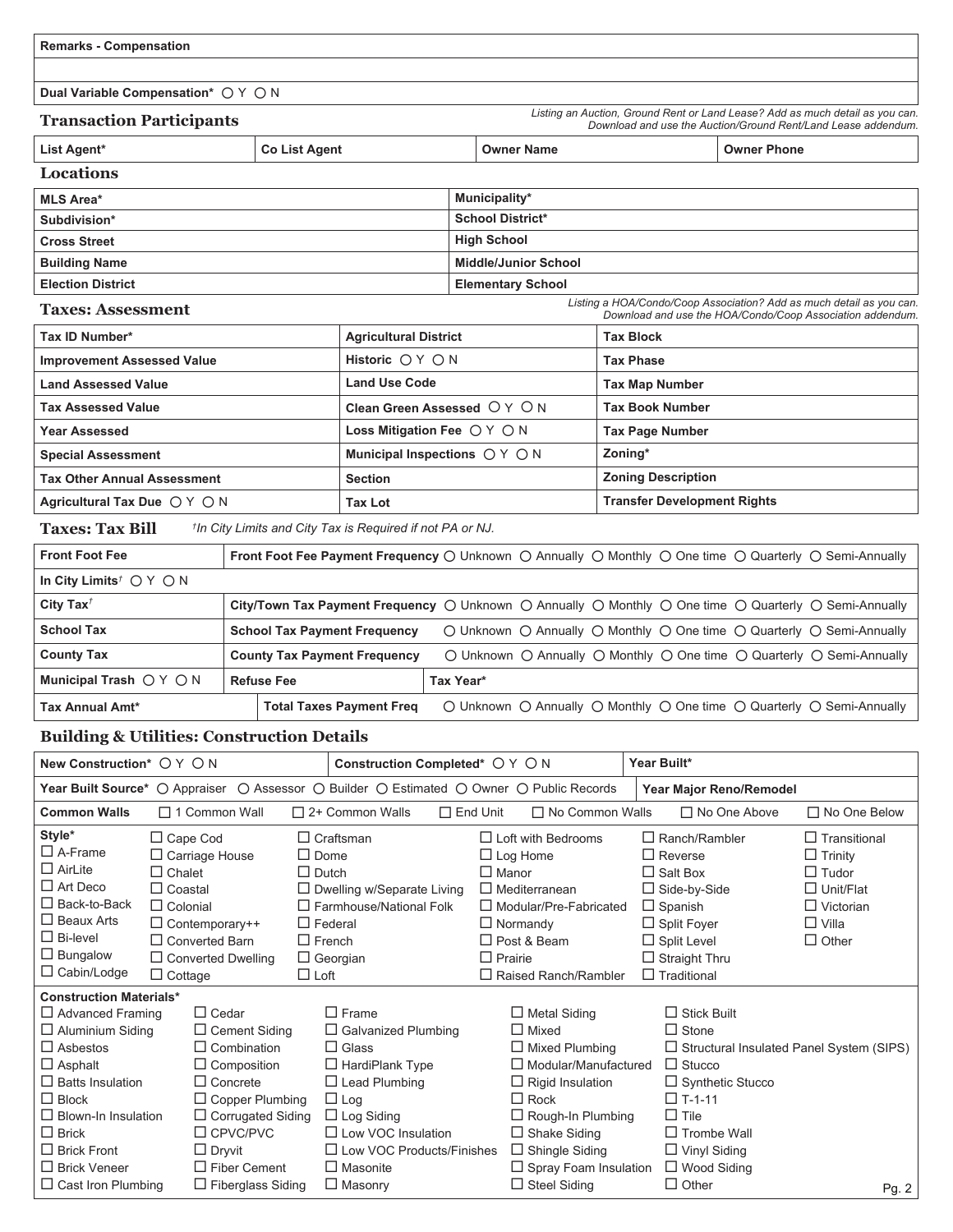| Roof                                                                               |                            |                            |                   |                                                                                                      |                                                           |  |                         |                   |                          |
|------------------------------------------------------------------------------------|----------------------------|----------------------------|-------------------|------------------------------------------------------------------------------------------------------|-----------------------------------------------------------|--|-------------------------|-------------------|--------------------------|
| $\Box$ Unknown                                                                     | $\Box$ Asphalt             | $\Box$ Concrete            |                   | $\Box$ Fiberglass                                                                                    | $\Box$ Hip                                                |  | $\Box$ Rubber           | $\Box$ Slate      | $\Box$ Vegetated         |
| $\Box$ Architectural Shingle                                                       | $\Box$ Built-Up            | $\Box$ Cool/White          |                   | $\Box$ Flat                                                                                          | $\Box$ Metal                                              |  | $\Box$ Shake            | $\Box$ Tar/Gravel | $\Box$ Wood              |
| $\Box$ Asbestos Shingle                                                            | $\Box$ Composite           | $\Box$ Copper              |                   | $\Box$ Foam                                                                                          | $\Box$ Pitched                                            |  | $\Box$ Shingle          | $\Box$ Tile       | $\Box$ Other             |
| <b>Wall &amp; Ceiling Types</b>                                                    | $\Box$ Block Walls         |                            | $\Box$ High       |                                                                                                      | $\Box$ Metal Walls                                        |  | $\Box$ Tray Ceilings    |                   | $\Box$ Wood Ceilings     |
| $\Box$ 2 Story Ceilings                                                            | $\Box$ Brick               |                            | $\Box$ Log Walls  |                                                                                                      | $\Box$ Mod Walls                                          |  | $\Box$ Unfinished Walls |                   | $\Box$ Wood Walls        |
| $\Box$ 9'+ Ceilings                                                                | $\Box$ Cathedral Ceilings  |                            | $\Box$ Low        |                                                                                                      | $\Box$ Panelled Walls                                     |  | $\Box$ Vaulted Ceilings |                   | $\Box$ Other             |
| $\Box$ Beamed Ceilings                                                             | $\Box$ Dry Wall            |                            | $\Box$ Masonry    |                                                                                                      | $\Box$ Plaster Walls                                      |  | $\Box$ Vinyl            |                   |                          |
| <b>Flooring Type</b>                                                               | $\Box$ Ceramic Tile        | $\Box$ Fully Carpeted      | $\Box$ Heavy Duty |                                                                                                      | $\Box$ Marble                                             |  | $\Box$ Rough-In         | $\Box$ Terrazzo   | $\Box$ Wood              |
| $\Box$ 3000+ PSI                                                                   | $\Box$ Concrete            | $\Box$ Hardwood            | $\Box$ I aminated |                                                                                                      | $\Box$ Partially Carpeted                                 |  | $\Box$ Slate            | $\Box$ Tile/Brick | $\Box$ Other             |
| $\Box$ Carpet<br>$\Box$ Dirt                                                       |                            | $\Box$ Heated              |                   | $\Box$ Load Restrictions                                                                             | $\Box$ Raised                                             |  | $\Box$ Stone            | $\Box$ Vinyl      |                          |
| <b>R-Factor Ceilings</b>                                                           |                            |                            |                   |                                                                                                      | <b>R-Factor Ext Walls</b>                                 |  |                         |                   |                          |
| <b>Property Condition</b>                                                          | $\Box$ Average+Prop        |                            |                   | $\Box$ Converted Use                                                                                 | $\Box$ Restored<br>$\Box$ Needs Work<br>$\Box$ Shows Well |  |                         |                   |                          |
| $\Box$ As-is Condition                                                             | $\Box$ Building Winterized |                            |                   | $\Box$ Rehabilitation Potential<br>$\Box$ Scope Project<br>$\Box$ Decorator Allow<br>$\Box$ Turn Key |                                                           |  |                         |                   |                          |
| $\Box$ Average+                                                                    | $\Box$ Converted Use       |                            | $\Box$ Fixer      |                                                                                                      | $\Box$ Renov/Remod                                        |  | $\Box$ Shell            |                   | $\Box$ Will do Build-out |
| Levels/Stories*<br>$\circ$ 1                                                       | 1.5<br>O <sub>2</sub><br>∩ | O <sub>2.5</sub><br>$O$ 3+ |                   | $\bigcirc$ Other                                                                                     |                                                           |  |                         |                   |                          |
| <b>Main Entrance Orientation</b>                                                   | $\bigcirc$ East            | $\bigcirc$ North           | ○ Northeast       | ○ Northwest                                                                                          | $\bigcirc$ South                                          |  | ○ Southeast             | ○ Southwest       | $\bigcirc$ West          |
| <b>Entry Floor Number</b><br><b>Floors In Unit Count</b><br><b>Elevators Count</b> |                            |                            |                   |                                                                                                      | <b>Builder Model</b>                                      |  |                         |                   |                          |
| <b>Builder Name</b>                                                                |                            |                            |                   |                                                                                                      |                                                           |  |                         |                   |                          |

# **Building & Utilities: Utilities**

*Listing a Manufactured or Mobile Home? Add as much detail as you can. Download and use the Manufactured/Mobile Home addendum.*

| <b>Utilities</b>               |                           |                                |                                           |                  |                                  |                                        |                                 |                     |                                        |
|--------------------------------|---------------------------|--------------------------------|-------------------------------------------|------------------|----------------------------------|----------------------------------------|---------------------------------|---------------------|----------------------------------------|
| $\Box$ None                    | $\square$ Butane          |                                | $\Box$ DSL Available                      |                  | $\Box$ Multiple Phone Lines      | $\Box$ Phone Available                 |                                 |                     | $\Box$ Sewer Available                 |
| $\Box$ (c) Other               | $\Box$ Cable TV           |                                | $\Box$ Electric Available                 |                  | $\Box$ Natural Gas Available     | $\Box$ Phone Connected                 |                                 | $\Box$ Under Ground |                                        |
| $\Box$ Above Ground            | $\Box$ Cable TV Available |                                | $\Box$ Fiber Optics Available             |                  | $\Box$ Phone                     | $\Box$ Phone Not Available             |                                 |                     | $\Box$ Water Available                 |
| <b>Water Source*</b>           |                           |                                |                                           |                  |                                  |                                        |                                 |                     |                                        |
| $\Box$ None                    | $\Box$ Grey Water         |                                |                                           | $\Box$ Public    |                                  | $\Box$ Tap Fee                         |                                 |                     | $\Box$ Well Required                   |
| $\Box$ Cistern                 | $\Box$ Holding Tank       |                                |                                           |                  | $\Box$ Public Hook-up Available  | $\square$ Well                         |                                 |                     | $\Box$ Well-Shared                     |
| $\Box$ Community               |                           |                                | □ Lateral Not Installed/Must Tap Off Main |                  | $\Box$ Rainwater Harvesting      | □ Well Permit Applied For              |                                 |                     | $\Box$ Within 50 FT                    |
| $\Box$ Conditioner             | $\Box$ Private            |                                |                                           |                  | $\Box$ Shared Spring             | □ Well Permit Not Applied For          |                                 | $\Box$ Other        |                                        |
| $\Box$ Filter                  |                           | $\Box$ Private/Community Water |                                           | $\Box$ Spring    |                                  | $\Box$ Well Permit on File             |                                 |                     |                                        |
| Sewer Septic*                  |                           |                                | $\Box$ Mound System                       |                  | $\Box$ Public Septic             |                                        | $\Box$ Sewer Tap Fee            |                     |                                        |
| $\Box$ Aerobic Septic          |                           |                                | □ Nitrogen Removal System                 |                  | $\Box$ Public Sewer              |                                        |                                 |                     | □ Shallow Place Areas Approved         |
| $\Box$ Applied for Permit      |                           |                                | $\Box$ No Septic Approved                 |                  | □ Sand Filter Approved           |                                        | $\Box$ Shared Septic            |                     |                                        |
| □ Approved System              |                           |                                | □ No Septic System                        |                  | □ Sand Lime Trench Beds Approved |                                        | $\Box$ Shared Sewer             |                     |                                        |
| $\Box$ Capping Fill            |                           |                                | □ No Sewer System                         |                  | □ Seepage Bed Approved           |                                        | $\Box$ Site Evaluation on File  |                     |                                        |
| $\Box$ Cess Pool               |                           |                                | $\Box$ Not Applied for Permit             |                  | $\Box$ Septic < # of BR          |                                        | $\Box$ Spray Irrigation         |                     |                                        |
| $\Box$ Gravity Sept Fld        |                           |                                | $\Box$ On Site Septic                     |                  | $\Box$ Septic = # of BR          |                                        | $\Box$ Standard Trench Approved |                     |                                        |
| $\Box$ Grinder Pump            |                           |                                | □ Perc Approved Septic                    |                  | $\Box$ Septic > # of BR          |                                        | $\Box$ Sub-Surface              |                     |                                        |
| $\Box$ Holding Tank            |                           |                                | $\Box$ Pressure Dose                      |                  | $\Box$ Septic Exists             |                                        | $\Box$ Within 50 FT             |                     |                                        |
| $\Box$ Lateral/Tap Off Main    |                           |                                | $\Box$ Private Sewer                      |                  | $\Box$ Septic Permit Issued      |                                        | $\Box$ Other                    |                     |                                        |
| $\Box$ Lateral/Tap on Site     |                           |                                | □ Private/Community Septic Tank           |                  | $\Box$ Septic Pump               |                                        |                                 |                     |                                        |
| $\Box$ Low Pressure Pipe (LPP) |                           |                                | $\Box$ Public Hook/Up Available           |                  | □ Serial District Approved       |                                        |                                 |                     |                                        |
| <b>Electric Service*</b>       | $\Box$ 150 Amps           |                                | $\Box$ 440 Volts                          | $\Box$ Generator |                                  | $\Box$ Photovoltaics Third-Party Owned |                                 |                     | $\Box$ Underground                     |
| $\Box$ 100 Amp Service         | □ 200+ Amp Service        |                                | $\Box$ 60 Amp Service                     |                  | $\Box$ Knob and Tube             | $\Box$ Single Phase                    |                                 |                     | $\Box$ Other                           |
| $\Box$ 110 Volts               | $\Box$ 220 Volts          |                                | $\Box$ Circuit Breakers                   |                  | $\Box$ Less than 60 Amp Service  | $\Box$ Transformer                     |                                 |                     |                                        |
| $\Box$ 120/240V                | $\Box$ 3 Phases           |                                | $\Box$ Fuses                              |                  | □ Photovoltaics Seller Owned     |                                        |                                 |                     |                                        |
| <b>Hot Water</b>               |                           |                                |                                           |                  |                                  |                                        |                                 |                     |                                        |
| $\Box$ None                    | $\Box$ 60+ Gallon Tank    | $\Box$ Coal                    | $\Box$ Instant Hot Water                  |                  | $\Box$ Natural Gas               | $\Box$ Propane                         | $\Box$ Solar                    |                     | $\Box$ Wood                            |
|                                | $\Box$ Bottled Gas        | $\Box$ Electric                | $\Box$ Multi-tank                         |                  | $\Box$ Oil                       | $\Box$ S/W Changeover                  |                                 | $\Box$ Tankless     | $\Box$ Other                           |
| <b>Cooling Type*</b>           |                           | $\Box$ Dehumidifier            |                                           |                  | $\Box$ Programmable Thermostat   |                                        |                                 |                     | $\Box$ Whole House Exhaust Ventilation |
| $\Box$ None                    |                           |                                | $\Box$ ENERGY STAR Cooling System         |                  | $\Box$ Roof Mounted              |                                        | $\Box$ Whole House Fan          |                     |                                        |
| $\Box$ Air Purification System |                           |                                | $\Box$ Fresh Air Recovery System          |                  | $\Box$ Solar Attic Fan           |                                        |                                 |                     | $\Box$ Whole House Supply Ventilation  |
| $\Box$ Attic Fan               |                           | $\Box$ Geothermal              |                                           |                  | $\Box$ Solar Off Grid            |                                        | $\Box$ Window Unit(s)           |                     |                                        |
| $\Box$ Ceiling Fan(s)          |                           | $\Box$ Heat Pump(s)            |                                           |                  | □ Solar Rough-In                 |                                        | $\square$ Zoned                 |                     |                                        |
| $\Box$ Central A/C             |                           | $\Box$ HRV/ERV                 |                                           |                  | $\Box$ Wall Unit                 |                                        | $\Box$ Other                    |                     |                                        |
| <b>Cooling Fuel*</b>           | $\Box$ Bottled Gas        |                                | $\Box$ Geothermal                         |                  | $\Box$ Renewable                 |                                        |                                 |                     | $\Box$ Wind Turbine Power              |
| $\Box$ None                    | $\Box$ Electric           |                                | $\Box$ Natural Gas                        |                  |                                  | $\Box$ Solar Photovoltaic              |                                 | $\Box$ Other        |                                        |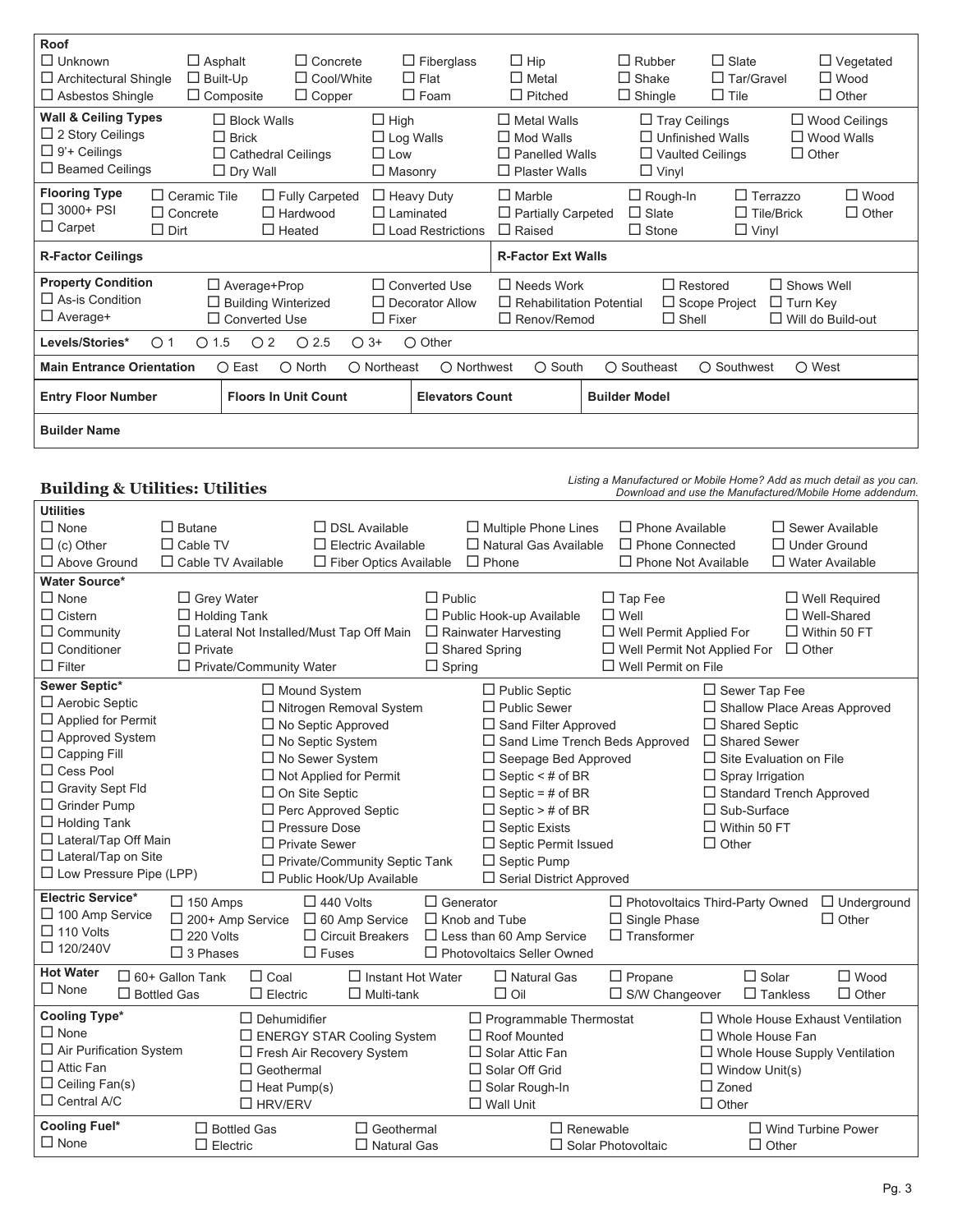| <b>Heating Type*</b><br>$\Box$ None<br>□ 90% Forced Air<br>$\Box$ Baseboard<br>$\Box$ Bio Fuel<br>$\Box$ Ceiling<br>$\Box$ Central<br>$\Box$ Coal                                                                                          | $\Box$ Electric<br>$\square$ Electric Air Filter<br>$\Box$ Floor Furnace<br>$\Box$ Forced Air<br>$\square$ Gas<br>$\Box$ Geothermal |                                                     | $\Box$ Energy Star Heating System<br>$\Box$ Geothermal Heat Pump            |                                                             | $\Box$ Gravity<br>$\Box$ Heat Pump - Gas BackUp<br>$\Box$ Heat Pump - Oil BackUp<br>$\Box$ Heat Pump(s)<br>$\Box$ Hot Water<br>$\Box$ Humidifier<br>$\Box$ Oil | □ Heat Pump - Electric BackUp                                                                                                                       | $\Box$ Programmable Thermostat<br>$\Box$ Propane<br>$\Box$ Radiant<br>$\Box$ Radiator<br>$\Box$ S/W Changeover<br>$\Box$ Solar Active/Passive<br>$\Box$ Solar Off Grid<br>$\Box$ Solar On Grid |                                                                                                                           | $\Box$ Space Heater<br>$\Box$ Steam<br>$\Box$ Wall Unit<br>$\Box$ Zoned<br>$\Box$ Other | $\Box$ Solar Rough-In<br>$\Box$ Wood Burn Stove                                                                  |
|--------------------------------------------------------------------------------------------------------------------------------------------------------------------------------------------------------------------------------------------|-------------------------------------------------------------------------------------------------------------------------------------|-----------------------------------------------------|-----------------------------------------------------------------------------|-------------------------------------------------------------|----------------------------------------------------------------------------------------------------------------------------------------------------------------|-----------------------------------------------------------------------------------------------------------------------------------------------------|------------------------------------------------------------------------------------------------------------------------------------------------------------------------------------------------|---------------------------------------------------------------------------------------------------------------------------|-----------------------------------------------------------------------------------------|------------------------------------------------------------------------------------------------------------------|
| <b>Heating Fuel*</b><br>$\Box$ None<br>□ Bottled Gas/Propane                                                                                                                                                                               | $\Box$ Coal                                                                                                                         | $\Box$ Central<br>$\Box$ Electric                   |                                                                             | $\Box$ Geo-thermal<br>$\Box$ Kerosene<br>$\Box$ Natural Gas |                                                                                                                                                                | $\Box$ Natural Gas Available<br>$\Box$ Oil<br>$\Box$ Renewable                                                                                      |                                                                                                                                                                                                | $\Box$ Solar<br>$\Box$ Solar Photovoltaic                                                                                 | $\Box$ Wind Turbine/Power                                                               | $\square$ Wood<br>$\Box$ Other                                                                                   |
| <b>Water/Sewer Hookup Fee</b>                                                                                                                                                                                                              |                                                                                                                                     |                                                     |                                                                             | <b>Electric Avg/Month</b>                                   |                                                                                                                                                                |                                                                                                                                                     |                                                                                                                                                                                                | <b>Gas Previous 12 Months</b>                                                                                             |                                                                                         |                                                                                                                  |
| <b>Water Avg/Month</b>                                                                                                                                                                                                                     |                                                                                                                                     |                                                     |                                                                             |                                                             | <b>Electric Previous 12 Months</b>                                                                                                                             |                                                                                                                                                     |                                                                                                                                                                                                | <b>Heating Oil Avg/Month</b>                                                                                              |                                                                                         |                                                                                                                  |
| <b>Water Previous 12 Months</b>                                                                                                                                                                                                            |                                                                                                                                     |                                                     |                                                                             | <b>Gas Avg/Month</b>                                        |                                                                                                                                                                |                                                                                                                                                     |                                                                                                                                                                                                |                                                                                                                           | <b>Heating Oil Previous 12 Months</b>                                                   |                                                                                                                  |
| <b>Building &amp; Utilities: Basement &amp; Foundation</b>                                                                                                                                                                                 |                                                                                                                                     |                                                     |                                                                             |                                                             |                                                                                                                                                                |                                                                                                                                                     |                                                                                                                                                                                                |                                                                                                                           |                                                                                         |                                                                                                                  |
| Basement* O Y O N                                                                                                                                                                                                                          |                                                                                                                                     |                                                     |                                                                             |                                                             |                                                                                                                                                                |                                                                                                                                                     |                                                                                                                                                                                                |                                                                                                                           |                                                                                         |                                                                                                                  |
| <b>Basement Type</b><br>$\Box$ None<br>$\Box$ Combination<br>$\Box$ Connecting Stairway<br>$\Box$ Crawl Space<br>$\Box$ Daylight, Full                                                                                                     |                                                                                                                                     | $\Box$ Dirt Floor<br>$\Box$ Drain<br>$\Box$ English | $\Box$ Daylight, Partial<br>$\Box$ Drainage System<br>$\Box$ Front Entrance | $\Box$ Full                                                 | $\Box$ Fully Finished<br>$\Box$ Garage Access<br>$\Box$ Heated<br>$\Box$ Improved<br>$\Box$ Interior Access                                                    | $\Box$ Outside Entrance<br>$\Box$ Partial<br>$\Box$ Partially Finished<br>$\Box$ Poured Concrete<br>$\Box$ Rear Entrance<br>$\Box$ Rough Bath Plumb |                                                                                                                                                                                                | $\Box$ Shelving<br>$\Box$ Side Entrance<br>$\Box$ Slab<br>$\Box$ Space For Rooms<br>$\Box$ Sump Pump<br>$\Box$ Unfinished | $\Box$ Other                                                                            | $\Box$ Walkout Level<br>$\Box$ Walkout Stairs<br>□ Water Proofing System<br>$\Box$ Windows<br>$\square$ Workshop |
| <b>Basement Footprint Percent</b>                                                                                                                                                                                                          |                                                                                                                                     |                                                     |                                                                             |                                                             |                                                                                                                                                                |                                                                                                                                                     | <b>Basement Finished Percent</b>                                                                                                                                                               |                                                                                                                           |                                                                                         |                                                                                                                  |
| <b>Foundation Details</b><br>$\Box$ None<br>$\Box$ Active Radon Mitigation<br><b>R-Factor Basement</b>                                                                                                                                     |                                                                                                                                     | $\Box$ Block<br>□ Brick/Mortar                      |                                                                             | $\Box$ Crawl Space                                          | $\Box$ Concrete Perimeter                                                                                                                                      | $\Box$ Passive Radon Mitigation<br>$\Box$ Permanent                                                                                                 |                                                                                                                                                                                                | $\Box$ Pilings<br>$\Box$ Pillar/Post/Pier                                                                                 | $\Box$ Slab<br>$\Box$ Stone                                                             | $\square$ Wood<br>$\Box$ Other                                                                                   |
| <b>Building &amp; Utilities: Measurements</b>                                                                                                                                                                                              |                                                                                                                                     |                                                     |                                                                             |                                                             |                                                                                                                                                                |                                                                                                                                                     |                                                                                                                                                                                                |                                                                                                                           |                                                                                         |                                                                                                                  |
| Above Grade Fin SQFT*                                                                                                                                                                                                                      |                                                                                                                                     |                                                     |                                                                             |                                                             |                                                                                                                                                                |                                                                                                                                                     | <b>Below Grade Fin SQFT</b>                                                                                                                                                                    |                                                                                                                           |                                                                                         |                                                                                                                  |
| <b>Above Grade Unfin SQFT</b>                                                                                                                                                                                                              |                                                                                                                                     |                                                     |                                                                             |                                                             |                                                                                                                                                                |                                                                                                                                                     | <b>Below Grade Unfin SQFT</b>                                                                                                                                                                  |                                                                                                                           |                                                                                         |                                                                                                                  |
| <b>Features &amp; Rooms: Levels &amp; Room Details</b>                                                                                                                                                                                     |                                                                                                                                     |                                                     |                                                                             |                                                             |                                                                                                                                                                |                                                                                                                                                     |                                                                                                                                                                                                |                                                                                                                           |                                                                                         |                                                                                                                  |
|                                                                                                                                                                                                                                            | # of Beds <sup><math>†</math></sup>                                                                                                 |                                                     | # of Full Baths <sup>†</sup>                                                |                                                             | # of Half Baths                                                                                                                                                |                                                                                                                                                     |                                                                                                                                                                                                | # of Beds $t$                                                                                                             | # of Full Baths <sup>†</sup>                                                            | # of Half Baths                                                                                                  |
| <b>Main Level</b><br><b>Upper Level 1</b>                                                                                                                                                                                                  |                                                                                                                                     |                                                     |                                                                             |                                                             |                                                                                                                                                                | Lower Level 1                                                                                                                                       |                                                                                                                                                                                                |                                                                                                                           |                                                                                         |                                                                                                                  |
| <b>Upper Level 2</b>                                                                                                                                                                                                                       |                                                                                                                                     |                                                     |                                                                             |                                                             |                                                                                                                                                                | <b>Lower Level 2</b><br><b>Lower Level 3</b>                                                                                                        |                                                                                                                                                                                                |                                                                                                                           |                                                                                         |                                                                                                                  |
| <b>Upper Level 3</b>                                                                                                                                                                                                                       |                                                                                                                                     |                                                     |                                                                             |                                                             |                                                                                                                                                                |                                                                                                                                                     |                                                                                                                                                                                                |                                                                                                                           | †It is required that you add at least 1 total bedroom and 1 full bathroom on any level. |                                                                                                                  |
| The lists below show the names of Room Types and Room Features available in Listing Management.<br>Use the space provided to write in the name of the room, its features, the level or story where the room is located and its dimensions. |                                                                                                                                     |                                                     |                                                                             |                                                             |                                                                                                                                                                |                                                                                                                                                     |                                                                                                                                                                                                |                                                                                                                           |                                                                                         |                                                                                                                  |
| <b>Room Type</b>                                                                                                                                                                                                                           | Level                                                                                                                               | Length                                              | Width                                                                       |                                                             | <b>Room Features</b>                                                                                                                                           |                                                                                                                                                     |                                                                                                                                                                                                |                                                                                                                           |                                                                                         |                                                                                                                  |
|                                                                                                                                                                                                                                            |                                                                                                                                     |                                                     |                                                                             |                                                             |                                                                                                                                                                |                                                                                                                                                     |                                                                                                                                                                                                |                                                                                                                           |                                                                                         |                                                                                                                  |
|                                                                                                                                                                                                                                            |                                                                                                                                     |                                                     |                                                                             |                                                             |                                                                                                                                                                |                                                                                                                                                     |                                                                                                                                                                                                |                                                                                                                           |                                                                                         |                                                                                                                  |
|                                                                                                                                                                                                                                            |                                                                                                                                     |                                                     |                                                                             |                                                             |                                                                                                                                                                |                                                                                                                                                     |                                                                                                                                                                                                |                                                                                                                           |                                                                                         |                                                                                                                  |
|                                                                                                                                                                                                                                            |                                                                                                                                     |                                                     |                                                                             |                                                             |                                                                                                                                                                |                                                                                                                                                     |                                                                                                                                                                                                |                                                                                                                           |                                                                                         |                                                                                                                  |
|                                                                                                                                                                                                                                            |                                                                                                                                     |                                                     |                                                                             |                                                             |                                                                                                                                                                |                                                                                                                                                     |                                                                                                                                                                                                |                                                                                                                           |                                                                                         |                                                                                                                  |
|                                                                                                                                                                                                                                            |                                                                                                                                     |                                                     |                                                                             |                                                             |                                                                                                                                                                |                                                                                                                                                     |                                                                                                                                                                                                |                                                                                                                           |                                                                                         |                                                                                                                  |
|                                                                                                                                                                                                                                            |                                                                                                                                     |                                                     |                                                                             |                                                             |                                                                                                                                                                |                                                                                                                                                     |                                                                                                                                                                                                |                                                                                                                           |                                                                                         |                                                                                                                  |
|                                                                                                                                                                                                                                            |                                                                                                                                     |                                                     |                                                                             |                                                             |                                                                                                                                                                |                                                                                                                                                     |                                                                                                                                                                                                |                                                                                                                           |                                                                                         |                                                                                                                  |
|                                                                                                                                                                                                                                            |                                                                                                                                     |                                                     |                                                                             |                                                             |                                                                                                                                                                |                                                                                                                                                     |                                                                                                                                                                                                |                                                                                                                           |                                                                                         |                                                                                                                  |
|                                                                                                                                                                                                                                            |                                                                                                                                     |                                                     |                                                                             |                                                             |                                                                                                                                                                |                                                                                                                                                     |                                                                                                                                                                                                |                                                                                                                           |                                                                                         |                                                                                                                  |
| <b>Level List</b><br>Lower 1                                                                                                                                                                                                               | Lower 2                                                                                                                             | Lower <sub>3</sub>                                  | Main                                                                        | Upper 1                                                     | Upper 2                                                                                                                                                        | Upper 3                                                                                                                                             |                                                                                                                                                                                                |                                                                                                                           |                                                                                         |                                                                                                                  |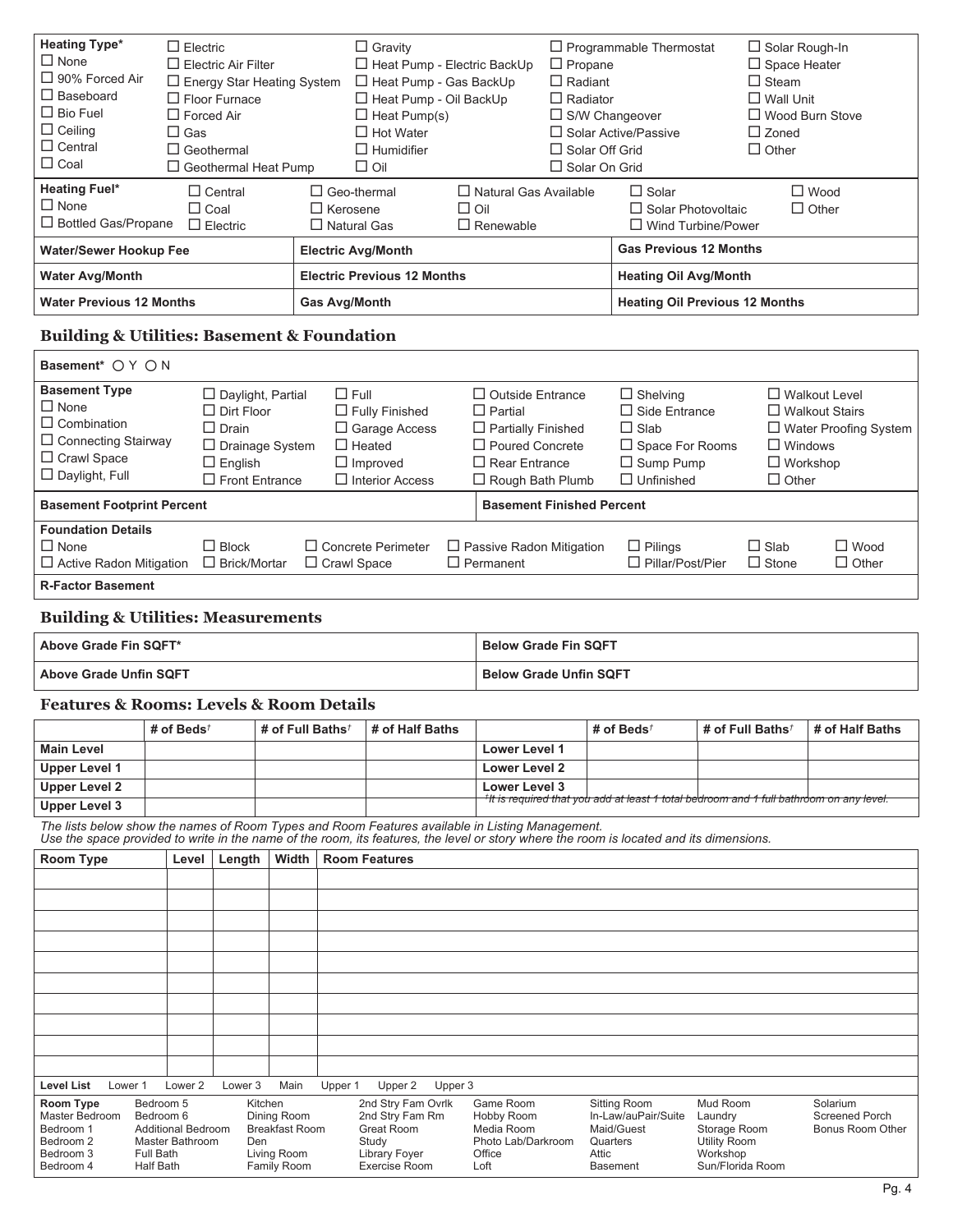| <b>Room Features List</b>     | Breakfast Room                   | Double Sink Fireplace - Electric | Flooring - Vinyl           | Kitchen - Propane Cooking      |
|-------------------------------|----------------------------------|----------------------------------|----------------------------|--------------------------------|
| Attic - Access Panel          | Built-Ins                        | Fireplace - Gas                  | Flooring - Other           | Living/Dining Room             |
| Attic - Finished              | Cathedral/Vaulted Ceiling        | Fireplace - Wood Burning         | Formal Dining Room         | Combo                          |
| Attic - Floored               | Cedar Lined Closet               | Fireplace - Other                | Hot Tub/Spa                | Master Bedroom - Dressing Area |
| Attic - Non-Use               | Ceiling Fan(s)                   | Flooring - Carpet                | Island                     | Master Bedroom - Sitting Area  |
| Attic - Pull-Down Stairs      | Chair Rail                       | Flooring - Concrete              | Kitchen - Country          | Pantry                         |
| Attic - Walk-Up               | Countertop(s) - Ceramic          | Flooring - Hardwood              | Kitchen - Eat-in           | Skylight(s)                    |
| <b>Balcony Access</b>         | Countertop(s) - Granite          | Flooring - Laminate              | Kitchen - Electric Cooking | Wet Bar                        |
| Basement - Finished           | Countertop(s) - Quartz           | Flooring - Marble                | Kitchen - Gas Cooking      | <b>Window Treatments</b>       |
| Basement - Partially Finished | Countertop(s) - Recycled Content | Flooring - Renewable             | Kitchen - Propane Cooking  | Wood Stove                     |
| Basement - Unfinished         | Countertop(s) - Solid Surface    | Flooring - Slate                 | Living/Dining Room Combo   |                                |
| Breakfast Bar                 | Crown Molding                    | Flooring - Terrazzo              | Kitchen - Electric Cooking |                                |
| <b>Breakfast Nook</b>         | Dining Area                      | Flooring - Tile                  | Kitchen - Gas Cooking      |                                |

#### **Features & Rooms: Interior Features**

r.

| <b>Interior Features</b>                                  | $\Box$ Chair Railings   |                                    | $\Box$ Flat                                                      |                           | $\Box$ Laundry Chute                                                                                            | $\Box$ Upgraded Countertops                          |
|-----------------------------------------------------------|-------------------------|------------------------------------|------------------------------------------------------------------|---------------------------|-----------------------------------------------------------------------------------------------------------------|------------------------------------------------------|
| $\Box$ 2nd Kitchen                                        |                         | $\Box$ Combination Dining/Living   | $\Box$ Floor Plan - Open                                         |                           | $\Box$ Master Bath(s)                                                                                           | $\Box$ Wainscotting                                  |
| $\Box$ Air Filter System                                  |                         | $\Box$ Combination Kitchen/Dining  | $\Box$ Floor Plan - Traditional                                  |                           | □ Master Bedroom - Bay Front                                                                                    | $\Box$ Walk-in Closet(s)                             |
| $\Box$ Attic                                              |                         | $\Box$ Combination Kitchen/Living  | □ Formal/Separate Dining Room                                    |                           | $\Box$ Master Bedroom - Ocean Front                                                                             | □ Water Treat System                                 |
| □ Attic/House Fan                                         | $\Box$ Crown Moldings   |                                    | $\Box$ Intercom                                                  |                           | $\Box$ Recessed Lighting                                                                                        | $\Box$ Wet/Dry Bar                                   |
| $\Box$ Bar                                                | $\Box$ Curved Staircase |                                    | □ Kitchen - Country                                              |                           | $\Box$ Sauna                                                                                                    | □ WhirlPool/HotTub                                   |
| □ Breakfast Area                                          | $\Box$ Dining Area      |                                    | $\Box$ Kitchen - Eat-In                                          |                           | $\Box$ Skylight(s)                                                                                              | $\Box$ Window Treatments                             |
| $\Box$ Built-Ins                                          |                         | □ Double/Dual Staircase            | $\Box$ Kitchen - Efficiency                                      |                           | $\Box$ Solar Tube(s)                                                                                            | $\Box$ Wine Storage                                  |
| $\Box$ Butlers Pantry                                     | $\Box$ Efficiency       |                                    | $\Box$ Kitchen - Galley                                          |                           | $\Box$ Sprinkler System                                                                                         | $\Box$ Wood Floors                                   |
| $\Box$ Carpet                                             | $\Box$ Elevator         |                                    | $\Box$ Kitchen - Gourmet                                         |                           | $\Box$ Stain/Lead Glass                                                                                         | $\Box$ Wood Stove                                    |
| $\Box$ Cedar Closet(s)                                    |                         | $\square$ Entry Level Bedroom      | $\Box$ Kitchen - Island                                          |                           | $\Box$ Stall Shower                                                                                             | $\Box$ Other                                         |
| $\Box$ Ceiling Fan(s)                                     | $\square$ Exposed Beams |                                    | □ Kitchen - Table Space                                          |                           | $\Box$ Store/Office                                                                                             |                                                      |
| □ Central Vacuum                                          |                         | □ Family Room Off Kitchen          | $\Box$ Kitchenette                                               |                           | $\Box$ Studio                                                                                                   |                                                      |
|                                                           |                         |                                    |                                                                  |                           |                                                                                                                 |                                                      |
| <b>Appliances</b>                                         |                         | □ Dryer - Gas                      |                                                                  | $\Box$ Intercom           |                                                                                                                 | $\Box$ Trash Compactor                               |
| $\Box$ Air Cleaner                                        |                         | $\square$ Dual Flush Toilets       |                                                                  | $\Box$ Microwave          |                                                                                                                 | $\Box$ Washer                                        |
| □ Built-In Microwave                                      |                         | $\Box$ Energy Efficient Appliances |                                                                  | $\Box$ Oven - Double      |                                                                                                                 | $\Box$ Washer - Front Loading                        |
| □ Built-In Range                                          |                         |                                    | $\Box$ ENERGY STAR Clothes Washer                                | □ Oven - Self Cleaning    |                                                                                                                 | □ Washer/Dryer Hookups Only                          |
| $\Box$ Central Vacuum                                     |                         |                                    | $\Box$ ENERGY STAR Dishwasher                                    | $\Box$ Oven - Single      |                                                                                                                 | □ Washer/Dryer Stacked                               |
| $\Box$ Commercial Range                                   |                         | $\Box$ ENERGY STAR Freezer         |                                                                  | $\Box$ Oven - Wall        |                                                                                                                 | $\Box$ Water Conditioner - Owned                     |
| $\Box$ Compactor                                          |                         |                                    | $\Box$ ENERGY STAR Refrigerator                                  | □ Oven/Range - Electric   |                                                                                                                 | $\Box$ Water Conditioner - Rented                    |
| $\Box$ Cooktop                                            |                         | $\Box$ Exhaust Fan                 |                                                                  | □ Oven/Range - Gas        |                                                                                                                 | $\Box$ Water Dispenser                               |
| □ Cooktop - Down Draft                                    |                         | $\Box$ Extra Refrigerator/Freezer  |                                                                  | $\Box$ Range Hood         |                                                                                                                 | $\Box$ Water Heater                                  |
| $\Box$ Dishwasher                                         |                         | $\Box$ Freezer                     |                                                                  | $\Box$ Refrigerator       |                                                                                                                 | $\Box$ Water Heater - High-Efficiency                |
| $\square$ Disposal                                        |                         | $\Box$ Humidifier                  |                                                                  | $\Box$ Six Burner Stove   |                                                                                                                 | $\Box$ Water Heater - Solar                          |
| $\Box$ Dryer                                              |                         | $\Box$ Icemaker                    |                                                                  |                           | $\Box$ Stainless Steel Appliances                                                                               | $\Box$ Water Heater - Tankless                       |
|                                                           |                         |                                    |                                                                  |                           |                                                                                                                 |                                                      |
| $\Box$ Dryer - Electric                                   |                         | $\Box$ Indoor Grill                |                                                                  | $\Box$ Stove              |                                                                                                                 |                                                      |
| $\Box$ Dryer - Front Loading                              |                         | $\Box$ Instant Hot Water           |                                                                  | $\Box$ Surface Unit       |                                                                                                                 |                                                      |
|                                                           |                         |                                    |                                                                  |                           |                                                                                                                 |                                                      |
| <b>Window Features</b>                                    | $\Box$ Casement         |                                    | $\Box$ ENERGY STAR Qualified                                     | $\Box$ Low-E              | $\Box$ Screens                                                                                                  | $\Box$ Triple Pane                                   |
| $\Box$ Atrium                                             | $\Box$ Double Pane      | $\Box$ Green House                 |                                                                  | $\Box$ Palladian          | $\Box$ Skylights                                                                                                | $\Box$ Vinyl Clad                                    |
| $\Box$ Bay/Bow                                            | $\Box$ Energy Efficient | $\Box$ Insulated                   |                                                                  | $\Box$ Replacement        | $\Box$ Storm                                                                                                    | □ Wood Frame                                         |
|                                                           |                         |                                    |                                                                  |                           | Door Features □ Atrium □ ENERGY STAR Qualified Door(s) □ French □ Insulated □ Six Panel □ Sliding Glass □ Storm |                                                      |
| <b>Accessibility Features*</b>                            |                         |                                    |                                                                  |                           |                                                                                                                 |                                                      |
| $\Box$ None                                               |                         |                                    | A list of the accessibility features included in the sale/lease. |                           |                                                                                                                 |                                                      |
| $\Box$ 2+ Access Exits                                    |                         | $\Box$ Chairlift                   | $\Box$ Grab Bars Mod                                             |                           | $\Box$ Mobility Improvements                                                                                    | $\Box$ Vehicle Transfer Area                         |
| □ 32\"+ Wide Doors                                        |                         | $\Box$ Doors - Lever Handle(s)     | $\Box$ Hearing Mod                                               |                           | $\Box$ No Stairs<br>$\Box$ Other Bath Mod                                                                       | $\Box$ Visual Mod                                    |
| $\Box$ 36\"+ Wide Halls                                   |                         | □ Doors - Recede                   | $\Box$ Kitchen Mod                                               |                           |                                                                                                                 | $\Box$ Wheelchair Height Mailbox                     |
| $\Box$ 48\"+ Halls                                        |                         | $\Box$ Doors - Swing In            | □ Level Entry - Main                                             |                           | $\Box$ Ramp - Main Level                                                                                        | $\Box$ Wheelchair Height Shelves                     |
|                                                           |                         | $\Box$ Elevator                    | $\Box$ Low Bathroom Mirrors                                      |                           | $\Box$ Roll-in Shower                                                                                           | $\Box$ Wheelchair Mod                                |
| □ >84\" Garage Door<br>$\Box$ Accessible Switches/Outlets |                         | □ Entry Slope<1'                   | $\Box$ Low Closet Rods                                           |                           | $\Box$ Roll-under Vanity                                                                                        | $\Box$ Other                                         |
|                                                           |                         | $\Box$ Flooring Mod                | $\Box$ Low Pile Carpeting                                        |                           | $\Box$ Thresholds <5/8\"                                                                                        |                                                      |
| Fireplace ○ Y ○ N                                         |                         | <b>Fireplace Features</b>          | □ Fireplace - Glass Doors                                        |                           | $\Box$ Heatilator                                                                                               | $\Box$ Stone<br>$\Box$ Marble                        |
| <b>Fireplace Count</b>                                    |                         | $\Box$ Brick Fire Place            | $\Box$ Flue for Stove                                            |                           | $\Box$ Insert                                                                                                   | $\square$ Wood<br>$\Box$ Non-Functioning             |
|                                                           |                         | $\Box$ Equipment                   | $\Box$ Gas/Propane                                               |                           | $\Box$ Mantel(s)                                                                                                | $\Box$ Screen                                        |
| <b>Laundry Type</b>                                       | $\Box$ Basement         |                                    | □ Dryer In Unit                                                  | $\Box$ Hookup             | $\Box$ Main Floor                                                                                               | □ Upper Floor                                        |
| $\Box$ None                                               | $\Box$ Common           |                                    | $\Box$ Has Laundry                                               | $\Box$ Lower Floor        | $\Box$ Shared                                                                                                   | $\Box$ Washer in Unit                                |
| <b>Security Features</b>                                  |                         | $\Box$ Doorman                     | $\Box$ Intercom                                                  |                           | $\Box$ Non-Monitored                                                                                            | $\Box$ Smoke Detector                                |
| $\Box$ 24 hour security                                   |                         | $\Box$ Electric Alarm              |                                                                  | $\Box$ Main Entrance Lock |                                                                                                                 |                                                      |
| $\Box$ Carbon Monoxide Detector(s)                        |                         | $\Box$ Exterior Cameras            | $\Box$ Monitored                                                 |                           | $\Box$ Resident Manager<br>$\Box$ Security Gate                                                                 | □ Sprinkler System - Indoor<br>□ Surveillance System |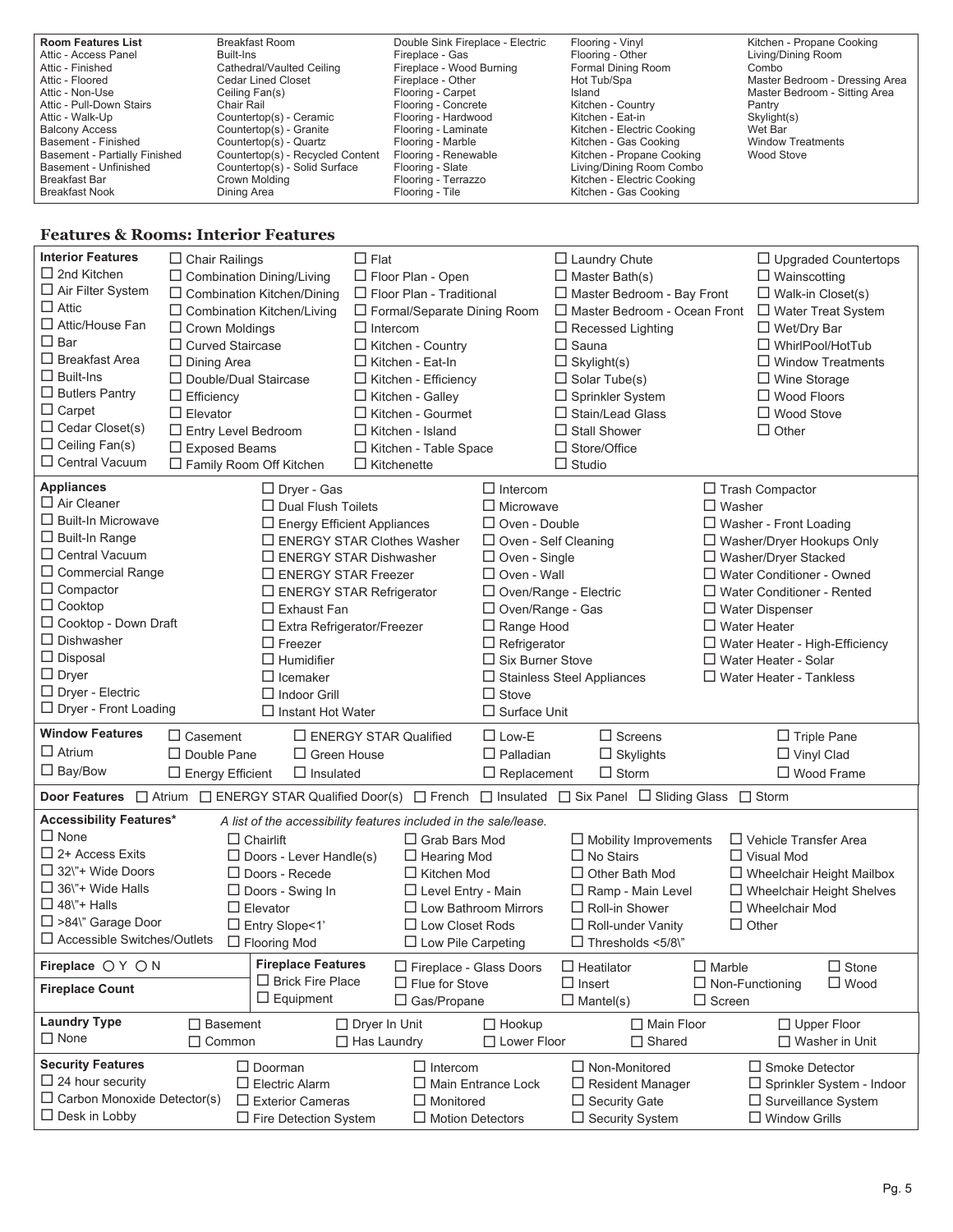### **Features & Rooms: Exterior Features**

| <b>Exterior Features*</b>        | $\Box$ Exterior Lighting                    | $\Box$ Lawn Sprinkler   | $\Box$ Private Beach  |                               | $\Box$ Stone Retaining Walls |                                   | $\Box$ Water Fountains    |
|----------------------------------|---------------------------------------------|-------------------------|-----------------------|-------------------------------|------------------------------|-----------------------------------|---------------------------|
| $\Box$ BBQ Grill                 | $\Box$ Fire Escape<br>$\Box$ Outbuilding(s) |                         | $\Box$ Satellite Dish | $\Box$ Street Lights          |                              |                                   | $\Box$ Other              |
| $\Box$ Boat Storage              | $\Box$ Flood Lights                         | $\Box$ Outside Shower   | $\Box$ Secure Storage |                               | $\Box$ Tennis Court(s)       |                                   |                           |
| $\Box$ Bump-outs                 | $\Box$ Hot Tub                              | $\Box$ Play Area        | $\Box$ Sidewalks      |                               |                              | $\Box$ Underground Lawn Sprinkler |                           |
| $\Box$ Extensive Hardscape       | $\Box$ Kennels                              | $\Box$ Play Equipment   | $\Box$ Sport Court    | $\Box$ Water Falls            |                              |                                   |                           |
| <b>Outdoor Living Structures</b> | $\Box$ Balconies- Multiple                  | $\Box$ Breezeway        | $\Box$ Deck(s)        | $\Box$ Patio(s)               |                              | $\Box$ Roof                       | $\Box$ Terrace            |
|                                  | $\Box$ Balcony                              | $\Box$ Brick            | $\Box$ Enclosed       | $\Box$ Porch(es)              |                              | $\Box$ Screened                   | $\Box$ Wrap Around        |
| Pool*                            | <b>Community Pool Features</b>              | $\Box$ Domestic Water   | $\Box$ Filtered       | $\Box$ Indoor                 |                              | $\Box$ No Permits                 | $\Box$ Solar Heated       |
| $\Box$ No Pool                   | $\Box$ Above Ground                         | $\Box$ Exercise         | $\Box$ Heated         | $\Box$ Lap/Exercise           |                              | $\Box$ Permits                    | $\Box$ Space Heat Passive |
| □ Yes - Personal                 | $\Box$ Black Bottom                         | $\Box$ Fenced           | $\Box$ In Ground      | $\Box$ Negative Edge/Infinity |                              | $\Box$ Saltwater                  | $\Box$ Other              |
| $\Box$ Yes - Community           | <b>Personal Pool Features</b>               | $\Box$ Domestic Water   | $\Box$ Filtered       | $\Box$ Indoor                 |                              | $\Box$ No Permits                 | $\Box$ Solar Heated       |
|                                  | $\Box$ Above Ground                         | $\Box$ Exercise         | $\Box$ Heated         | $\Box$ Lap/Exercise           |                              | $\Box$ Permits                    | $\Box$ Space Heat Passive |
|                                  | $\Box$ Black Bottom                         | $\Box$ Fenced           | $\Box$ In Ground      | $\Box$ Negative Edge/Infinity |                              | $\Box$ Saltwater                  | $\Box$ Other              |
| <b>Other Structures</b>          | $\Box$ Belmont                              | $\Box$ Farm Stand/Store | $\Box$ Indoor Arena   |                               | $\Box$ Run-in Shed           |                                   | $\Box$ Tobacco Barn       |
| $\Box$ None                      | $\Box$ Boat House                           | $\Box$ Feed Barn        | $\Box$ Loafing Shed   |                               | $\Box$ Shed Row              |                                   | $\Box$ Turn Out Shed      |
| $\Box$ 2nd Garage                | $\Box$ Cabana/Pool House                    | $\Box$ Garage(s)        | $\Box$ Machine Shed   |                               | $\Box$ Shed Shop             |                                   | $\Box$ Utility Building   |
| $\Box$ 2nd House                 | $\Box$ Carriage House                       | $\Box$ Gazebo           | $\Box$ Office/Studio  |                               | $\Box$ Silo(s)               |                                   | □ Wood/Metal Shed         |
| $\Box$ Bank Barn                 | $\Box$ Cattle/Dairy Barn                    | $\Box$ Greenhouse       | $\Box$ Pack House     |                               | $\Box$ Spring House          |                                   | $\Box$ Other              |
| $\Box$ Barn/Farm Building        | $\Box$ Center Aisle                         | $\Box$ Guest House      | $\Box$ Pole Barn      |                               |                              | $\Box$ Storage Barn/Shed          |                           |
| $\Box$ Barn/Stable               | $\Box$ Corn Barn                            | $\Box$ Hay Barn         | $\Box$ Poultry House  |                               | $\Box$ Swine Parlor          |                                   |                           |
| $\Box$ Beef Barn                 | $\Box$ Dairy Barn                           | $\Box$ Horse Stable     | $\Box$ Riding Ring    |                               | $\Box$ Tenant House          |                                   |                           |

#### **Lot & Parking: Lot Measurements**

*Listing Green Features? Add as much detail as you can. Download and use the Green Features addendum.*

| Lot Size SQFT*                                                                                                                                                                |                                  | Lot Size Acres*                                                                                                         |                                                                                                                                                              |                                                                                                                                 | <b>Lot Size Dimensions</b>                                                                                                                         |                                                                                                                                                                                |
|-------------------------------------------------------------------------------------------------------------------------------------------------------------------------------|----------------------------------|-------------------------------------------------------------------------------------------------------------------------|--------------------------------------------------------------------------------------------------------------------------------------------------------------|---------------------------------------------------------------------------------------------------------------------------------|----------------------------------------------------------------------------------------------------------------------------------------------------|--------------------------------------------------------------------------------------------------------------------------------------------------------------------------------|
| Lot Size Source*<br>○ Appraiser                                                                                                                                               | ○ Assessor<br>$\bigcirc$ Builder |                                                                                                                         | O Developer<br>$\bigcap$ Estimated                                                                                                                           | ○ GIS Calculated<br>$\bigcirc$ Listing Agent                                                                                    | ○ Owner<br>$\bigcirc$ Plans                                                                                                                        | O Plat Map/Survey<br>$\bigcirc$ Other                                                                                                                                          |
| <b>Lot Dimensions Source</b><br>○ Appraiser                                                                                                                                   | ○ Assessor<br>$\bigcirc$ Builder |                                                                                                                         | $\bigcap$ Developer<br>$\bigcap$ Estimated                                                                                                                   | ○ GIS Calculated<br>$\bigcirc$ Listing Agent                                                                                    | ○ Owner<br>$\bigcirc$ Plans                                                                                                                        | ○ Plat Map/Survey<br>$\bigcirc$ Other                                                                                                                                          |
| <b>Lot Features</b><br>$\Box$ Additional Lot(s)<br>$\Box$ Backs - Open Common Area<br>$\Box$ Backs - Parkland<br>$\Box$ Backs to Trees<br>$\Box$ Bulkheaded<br>$\Box$ Cleared |                                  | $\Box$ Crops Reserved<br>$\Box$ Cul-de-sac<br>$\Box$ Flag<br>$\Box$ Flood Plain<br>$\Box$ Front Yard<br>$\Box$ Interior | $\Box$ Landscaping<br>$\Box$ I evel<br>$\Box$ Marshy<br>$\Box$ Mountainous<br>$\Box$ No Thru Street<br>$\Box$ Non-Tidal Wetland<br>$\Box$ Not In Development | $\Box$ Partly Wooded<br>$\Box$ Pipe Stem<br>$\Box$ Pond<br>$\Box$ Poolside<br>$\Box$ Premium<br>$\Box$ Private<br>$\square$ PUD | $\Box$ Rented I of<br>$\Box$ Rip-Rapped<br>$\Box$ Road Frontage<br>$\Box$ Rural<br>$\Box$ Secluded<br>$\Box$ Side Yard(s)<br>$\Box$ Ski in/Ski out | $\Box$ Stream/Creek<br>$\Box$ Subdivision Possible<br>$\Box$ Tidal Wetland<br>$\Box$ Trees/Wooded<br>$\Box$ Unrestricted<br>$\Box$ Vegetation Planting<br>$\Box$ Zero Lot Line |
| $\Box$ Corner                                                                                                                                                                 |                                  | $\Box$ Irregular<br>$\square$ Landlocked                                                                                | $\Box$ Open                                                                                                                                                  | $\Box$ Rear Yard                                                                                                                | $\Box$ Sloping                                                                                                                                     | $\Box$ Other                                                                                                                                                                   |

#### **Lot & Parking: Lot Description**

| <b>Views</b><br>$\square$ Bay<br>$\Box$ Canal                                                                                                                      | $\Box$ City<br>$\Box$ Courtyard | $\Box$ Creek/Stream                                                                                                                 | $\Box$ Garden/Lawn<br>$\Box$ Golf Course<br>$\Box$ Harbor                        | $\Box$ Lake<br>$\Box$ Limited<br>$\Box$ Marina                                                                                                                                |                                  |                                  | $\Box$ Mountain<br>$\Box$ Ocean<br>$\Box$ Panoramic                                                                                                                               | $\square$ Pasture<br>$\Box$ Pond<br>$\Box$ River                         | $\Box$ Scenic Vista<br>$\Box$ Street<br>$\Box$ Trees/Woods                                                                                         | $\Box$ Valley<br>$\Box$ Water<br>$\Box$ Other                                                  |
|--------------------------------------------------------------------------------------------------------------------------------------------------------------------|---------------------------------|-------------------------------------------------------------------------------------------------------------------------------------|----------------------------------------------------------------------------------|-------------------------------------------------------------------------------------------------------------------------------------------------------------------------------|----------------------------------|----------------------------------|-----------------------------------------------------------------------------------------------------------------------------------------------------------------------------------|--------------------------------------------------------------------------|----------------------------------------------------------------------------------------------------------------------------------------------------|------------------------------------------------------------------------------------------------|
| <b>Location Type</b><br>O None<br>○ Adjoins Golf Course<br>○ Adjoins National Forest<br>O Adjoins National Park<br>O Bay<br>◯ Business District<br>○ Business Park |                                 | $\bigcap$ Canal<br>O Commercial Area<br>○ Corner Lot/Unit<br>$\bigcirc$ Creek<br>O Downtown<br>◯ Enclosed Mall<br>○ Enterprise Zone | O Flood Hazard Area                                                              | $\bigcirc$ Free Standing<br>O Ground Level<br>$\bigcirc$ Highway<br>$\bigcap$ Historic<br>O Industrial Park<br>◯ Inside Lot/Unit<br>○ Keystone Opportunity Zone<br>$O$ Lagoon |                                  |                                  | $\bigcirc$ Lake<br>$\bigcirc$ Lobby<br>$\bigcap$ Lower Level<br>$\bigcap$ Middle Of Block<br>O Mountain<br>◯ Near National Park<br>$\bigcirc$ Ocean<br>$\bigcirc$ Office Building |                                                                          | ○ Out Parcel<br>$\bigcirc$ Pad Site<br>$\bigcap$ Pond<br>$\bigcirc$ River<br>O Rural<br>○ Shopping Center<br>○ Slope Side<br>$\bigcirc$ Spring     | ○ Strip Center<br>$\bigcirc$ Suburban<br>O Upper Level<br>$\bigcirc$ Urban<br>$\bigcirc$ Other |
| Soil Type<br>$\Box$ Clay<br>$\Box$ Limestone/Shale<br>$\square$ Loam<br>$\Box$ Luka-Lindside-Cordorus<br>$\Box$ Manor-Gleneig                                      |                                 |                                                                                                                                     | $\Box$ Rocky<br>$\Box$ Sandy<br>$\Box$ Soil Study Available<br>$\Box$ Udorthents | $\Box$ Neshaminy-Urban Land<br>$\Box$ Urban Land Not Rated                                                                                                                    |                                  | $\Box$ Alluvial<br>$\Box$ Gravel | $\Box$ Urban Land Beltsville-Chillum<br>$\Box$ Urban Land-Brandywine                                                                                                              | □ Urban Land-Cristiana-Sunnysider<br>$\Box$ Urban Land Galestown-Rumford | $\Box$ Urban Land-Manor-Gleneig<br>$\Box$ LandFill<br>$\Box$ Mixed<br>$\Box$ Urban Land-Sassafras-Chillum<br>$\Box$ TopSoilOvrOt<br>$\Box$ Unknown |                                                                                                |
| Fencing<br>$\Box$ Barbed Wire<br>$\Box$ Board<br><b>Road Frontage Length</b>                                                                                       |                                 | $\Box$ Chain Link<br>$\Box$ Cyclone<br>$\Box$ Decorative                                                                            | $\Box$ Electric<br>$\Box$ Fully                                                  | $\Box$ High Tensile                                                                                                                                                           | $\Box$ Invisible<br>$\Box$ Panel | $\Box$ Masonry/Stone             | $\Box$ Partially<br>$\Box$ Picket<br>$\Box$ Privacy                                                                                                                               |                                                                          | $\Box$ Rear<br>$\Box$ Split Rail<br>$\Box$ Vinyl                                                                                                   | $\Box$ Wire<br>$\Box$ Wood<br>$\Box$ Other                                                     |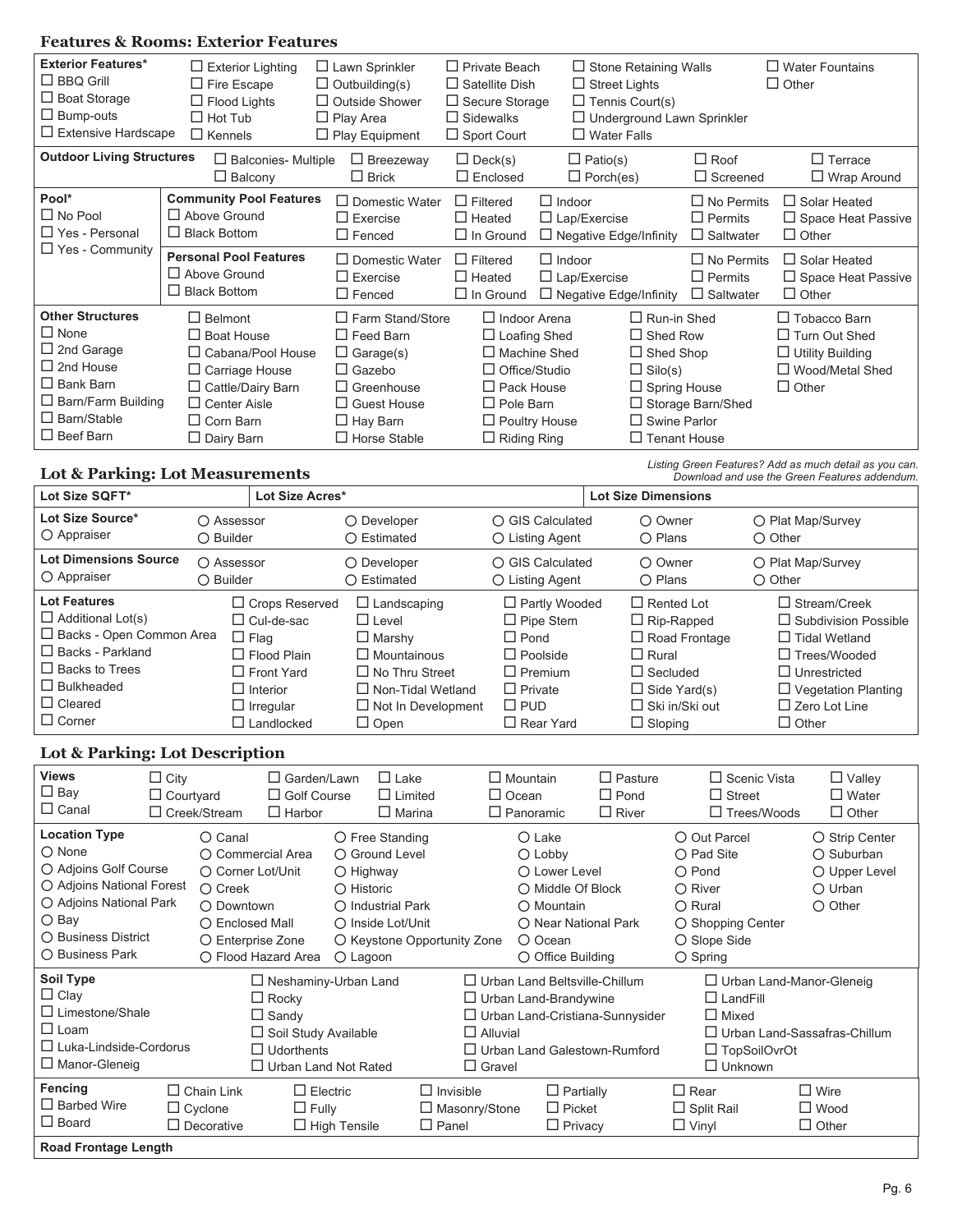| <b>Road Surface Type</b><br>$\Box$ None<br>$\Box$ Access - Above Grade<br>$\Box$ Access - Below Grade                                                                                              | $\Box$ Access - On Grade<br>$\Box$ Alley<br>$\Box$ Approved<br>$\Box$ Black Top<br>Road Responsibility $\Box$ Boro/Township $\Box$ City/County $\Box$ Easement/Right of Way $\Box$ Private $\Box$ Public $\Box$ Road Maintenance Agreement $\Box$ State |  | $\Box$ Concrete<br>$\Box$ Dirt<br>$\Box$ Gravel<br>$\Box$ Oiled                                                                          |                                                                                                                                                                                           | $\Box$ Paved<br>$\Box$ Process for Approval<br>$\Box$ Railroad<br>$\Box$ Stone |                                                                                                                                                           | $\Box$ Tar and Chip<br>$\Box$ Unimproved<br>$\Box$ US highway/Interstate<br>$\Box$ Other                                                 |
|----------------------------------------------------------------------------------------------------------------------------------------------------------------------------------------------------|---------------------------------------------------------------------------------------------------------------------------------------------------------------------------------------------------------------------------------------------------------|--|------------------------------------------------------------------------------------------------------------------------------------------|-------------------------------------------------------------------------------------------------------------------------------------------------------------------------------------------|--------------------------------------------------------------------------------|-----------------------------------------------------------------------------------------------------------------------------------------------------------|------------------------------------------------------------------------------------------------------------------------------------------|
| <b>Building Sites</b>                                                                                                                                                                              | Additional Parcels ○ Y ○ N                                                                                                                                                                                                                              |  |                                                                                                                                          | <b>Additional Parcels Description</b>                                                                                                                                                     |                                                                                |                                                                                                                                                           |                                                                                                                                          |
| Lot & Parking: Parking                                                                                                                                                                             |                                                                                                                                                                                                                                                         |  |                                                                                                                                          |                                                                                                                                                                                           |                                                                                |                                                                                                                                                           |                                                                                                                                          |
| Type of Parking*<br>$\Box$ None<br>$\Box$ Alley                                                                                                                                                    | $\Box$ Attached Carport<br>$\Box$ Attached Garage                                                                                                                                                                                                       |  | $\Box$ Detached Carport<br>$\Box$ Detached Garage                                                                                        | $\Box$ Driveway<br>$\Box$ Off Site                                                                                                                                                        |                                                                                | $\Box$ Off Street<br>$\Box$ On Street                                                                                                                     | $\Box$ Parking Lot<br>$\Box$ Other                                                                                                       |
| Garage Features*<br>$\Box$ Basement Garage                                                                                                                                                         | $\Box$ Built-In<br>$\Box$ Additional Storage Area<br>$\Box$ Covered Parking                                                                                                                                                                             |  | $\Box$ Garage - Front Entry<br>$\Box$ Garage - Side Entry<br>$\Box$ Garage Door Opener<br>$\Box$ Garage - Rear Entry<br>$\Box$ Oversized |                                                                                                                                                                                           | $\Box$ Inside Access                                                           | $\Box$ Underground<br>$\Box$ Other                                                                                                                        |                                                                                                                                          |
| <b>Parking Features</b><br>$\Box$ Asphalt Driveway<br>$\Box$ Assigned<br>$\Box$ Attendant<br>$\Box$ Brick Driveway<br>$\Box$ Circular Driveway<br>$\Box$ Concrete Driveway<br>$\Box$ Dirt Driveway | $\Box$ Electric Vehicle Charging Station(s)<br>$\Box$ Fenced<br>$\Box$ Free<br>$\Box$ General Common Elements<br>□ Gravel Driveway<br>$\Box$ Handicap Parking<br>$\Box$ Heated                                                                          |  |                                                                                                                                          | $\Box$ Lighted Parking<br>$\Box$ I imited Common Flements<br>$\Box$ On-site - Rent<br>$\Box$ On-site - Sale<br>$\Box$ Parking Fee<br>$\Box$ Parking Space Conveys<br>$\Box$ Paved Parking |                                                                                | $\Box$ Prepaid<br>$\Box$ Private<br>$\Box$ Public<br>□ Rented/Permit Required<br>$\Box$ Secure Parking<br>$\Box$ Paved Driveway<br>$\Box$ Shared Driveway | $\Box$ Stone<br>$\Box$ Surface<br>$\Box$ Unassigned<br>$\Box$ Under Home Parking<br>$\Box$ Unpaved<br>$\Box$ Underground<br>$\Box$ Other |
|                                                                                                                                                                                                    | Number of Attached Garage Spaces*<br>Number of Attached Carport Spaces*                                                                                                                                                                                 |  |                                                                                                                                          | Number of Detached Garage Spaces*<br>Number of Detached Carport Spaces*                                                                                                                   |                                                                                |                                                                                                                                                           | <b>Total Non-Garage Spaces</b>                                                                                                           |

#### **Photos & Tours**

| <b>Photo Option*</b> O Lister Will Upload All O No Photo per Seller | TIP: Click Manage Photos to upload pictures of your listing,<br>and click the Manage Virtual Tours to add URLs of your virtual tours. |
|---------------------------------------------------------------------|---------------------------------------------------------------------------------------------------------------------------------------|
|---------------------------------------------------------------------|---------------------------------------------------------------------------------------------------------------------------------------|

# **Remarks & Internet Settings**

| Remarks - Public (4000 characters)                              |                                              |
|-----------------------------------------------------------------|----------------------------------------------|
|                                                                 |                                              |
|                                                                 |                                              |
|                                                                 |                                              |
|                                                                 |                                              |
|                                                                 |                                              |
|                                                                 |                                              |
| <b>Remarks - Agent Private</b>                                  |                                              |
|                                                                 |                                              |
|                                                                 |                                              |
|                                                                 |                                              |
|                                                                 |                                              |
|                                                                 |                                              |
|                                                                 |                                              |
| <b>Remarks - Office Private</b>                                 |                                              |
|                                                                 |                                              |
|                                                                 |                                              |
|                                                                 |                                              |
|                                                                 |                                              |
|                                                                 |                                              |
|                                                                 |                                              |
| Occupant Type O Owner O Tenant O Vacant<br><b>Occupant Name</b> | <b>Occupant Phone</b>                        |
| Seller Authorizes The Listing on the Internet* OYON             | Seller Authorizes AVM* O Y O N               |
| Seller Authorizes Address on the Internet*<br>OY ON             | Seller Authorizes Consumer Comments* O Y O N |